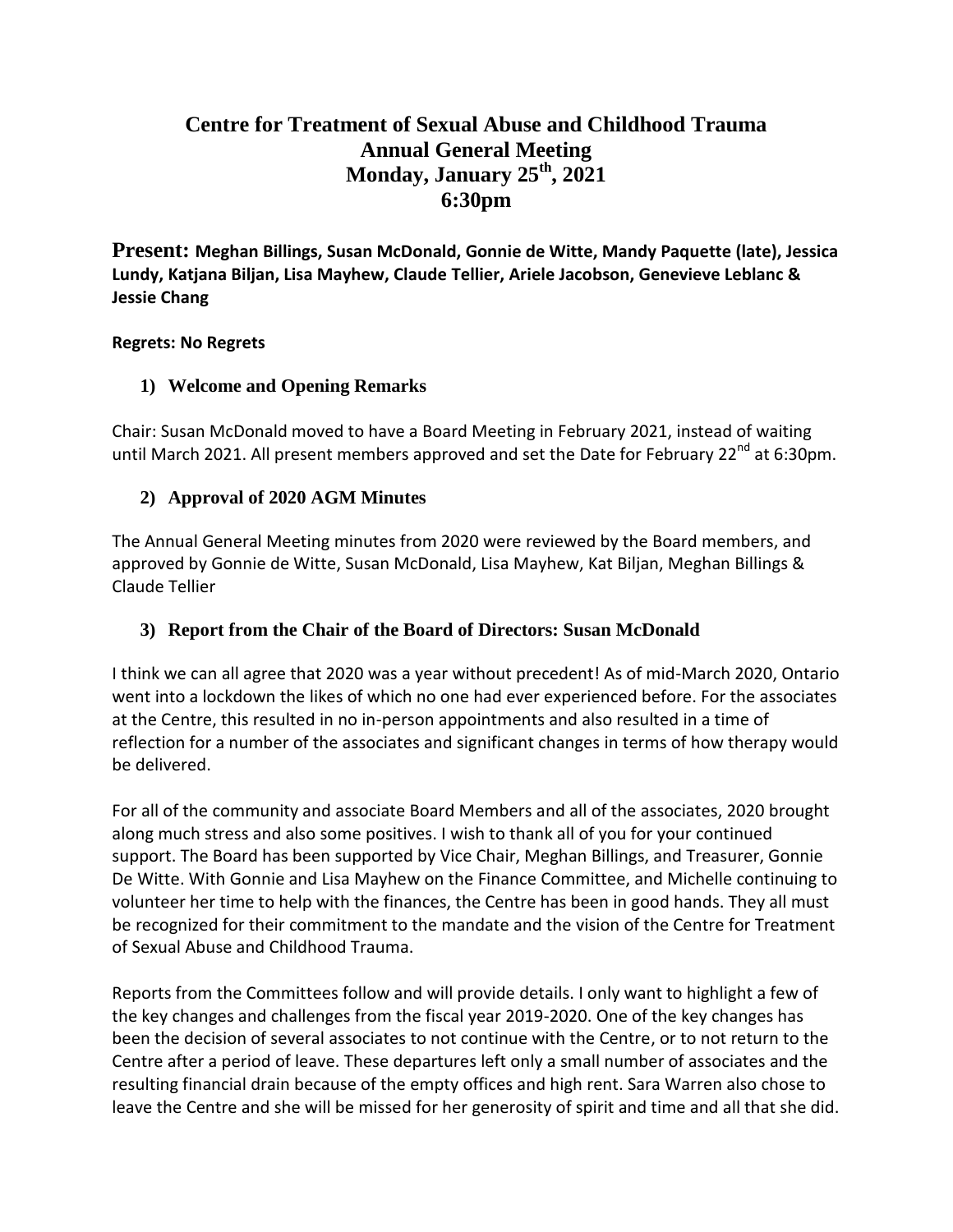Jessica Lundy has continued to provide administrative support and Mandy Paquette has continued to play a leadership role. The educational workshops moved online which made them available to more people from beyond the Ottawa area and reduced expenses (travel, hotel, venue). Groups were halted in March 2020 because of the lockdown. None of our regular fund raising events – the Great Glebe Garage Sale and the Ottawa Race Weekend – took place. Our meetings moved to Google meets and were as collegial as ever.

It is important to note that other non-profit organizations have been similarly affected and organizations that have provided in-person services such as the Centre have also had to rethink service delivery. Fortunately, moving to online counselling has seemed to work for many of the Centre's clients.

Some of the community Board members have departed, along with some of the associates and so Board renewal remains essential, particularly of community Board members with accounting/financial experience. There have been important developments since the end of fiscal 2019-2020 including significant funding contributions from the City of Ottawa and from the Ottawa Rape Crisis Centre. So the Centre continues. My sincere thanks to all who make the Centre for Treatment a great place to learn and to grow!

### **4) Committee Reports**

#### **Finance Committee Report 2019-20: Lisa Mayhew, Gonnie De Witte**

As was the case with many not-for-profit Organizations in the current year, the Centre had a challenging Financial year in Fiscal year 2019-2020 on behalf of the COVID-19 pandemic. The implications of the pandemic on the Centre's financial results included the following :

- The Centre had to postpone its two major conferences in the year due to the inability to hold in-person events during the year, resulting in lost revenue. The Centre did hold a small virtual conference, but did not generate the amount of revenue from conferences that has typically been generated in previous years. The total profit generated from this event was approximately \$1K.
- The Centre was unable to hold any in-person fundraising events during the year due to restrictions in place, and as a result fundraising revenue decreased.
- The Centre lost several associates who chose not to rent office space given the restrictions on in-person gatherings, resulting in a reduction of rental revenue in the year.
- Offsetting these negative effects, the Centre did receive approximately \$6K of funding from the CEWS government salary subsidy during the year, resulting in the Centre being able to generate a small surplus from operations in the year. We are working on getting this submitted.

The Centre was able to sustain operations without any adverse effects in the year given its strong cash and reserve position driven primarily by the large fundraising efforts in the previous year. In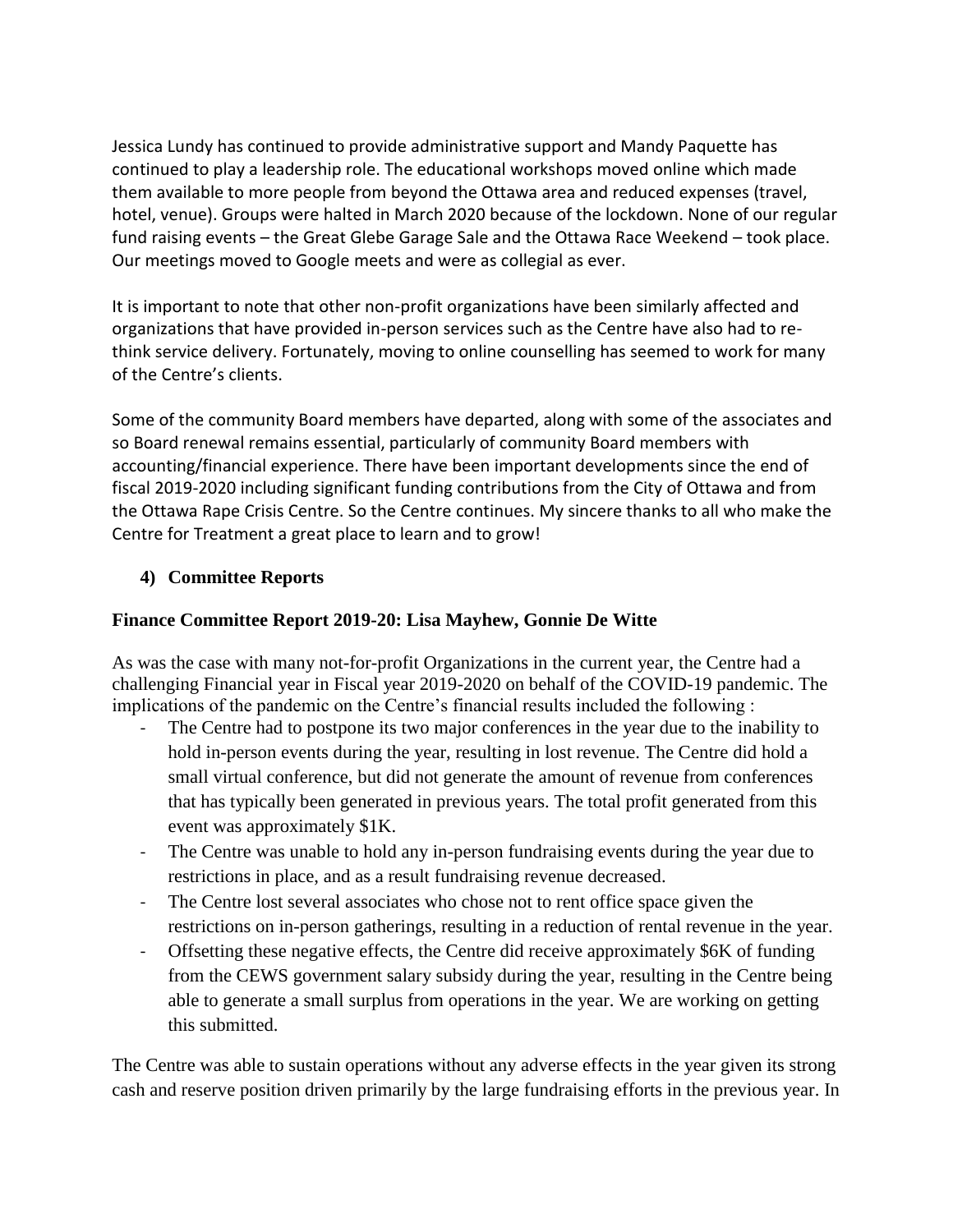Fiscal 2018-19 the Centre participated in the Hope Heals Campaign whereby the Algonquin College journalism students raised net proceeds of approximately \$23K for the Centre.

The 2020-21 budget was reviewed and has been approved by the Board. The Centre anticipates having a small operating profit during the 2020-2021 Fiscal year.

The committee is in the process of reviewing the draft of the 2019-2020 Financial Statements and they will be submitted to the Board for approval in the upcoming weeks. On review and approval of the Financial Statements by the Board, the Financial Statements and Charity Return for the fiscal year 2019-2020 will be finalized for filing by the due date at the end of March 2021.

#### Services

Michelle Taylor of Crossfoot Bookkeeping has continued to provide high quality bookkeeping to the Centre on a pro bono basis throughout 2019-2020. We are very grateful for all of her contributions during the current year.

Frouin Group is in the process of performing a review of the financial statements for the year 2019– 2020 and will be engaged again to prepare the statements for the current fiscal year.

#### **Clinical Committee Report 2019-20: Jessica Lundy**

In the 2019-2020 fiscal year, the Centre saw a total of 178 intakes, this includes low-fee, reduced-fee and full-fee referrals. There has been a consistent increase in referrals over the last few years. The Centre continues to network with other organizations to increase referrals and awareness of the Centre services. We continue to have a waitlist for all fee ranges but have been working hard to minimize these waitlists thought our Adjunct Membership program. In January 2020, we began the trial for this program and three members signed up (yearly) in this fiscal year. The Adjunct Membership Program is now open to the community, which has helped support the referral needs of the Centre.

Maryam Shirazi, Heather Ripmeester & Sarah-Ann Gratton completed their practicum at the end of 2019. The Centre hosted 5 practicum students throughout 2020 fiscal year: Cassandra Lemos, Melanie Fuller, Jennifer Brown, Helen Yohanne and Danielle Brisson. Sara Warren, Jessica Raven and Sandra Neil have volunteered their time for supervision purposes to help the students best assist our clients.

The Centre continued to offer the Trauma Processing groups, but were cut short due to COVID-19. The Centre ran the men's and women's Trauma Processing Group from September 2019 to December 2019, which was funded by the Ottawa Community Foundation (OFC). The groups have been a success for providing much-needed services to the community. The January 2020 men's and women's Trauma Processing groups were cancelled to do the pandemic restrictions, the facilitators were compensated for their time. The OFC gave permission to defer the remaining amount of this grant to 2020-2021. The Centre contracted Ashkan Rahmani (5,000) to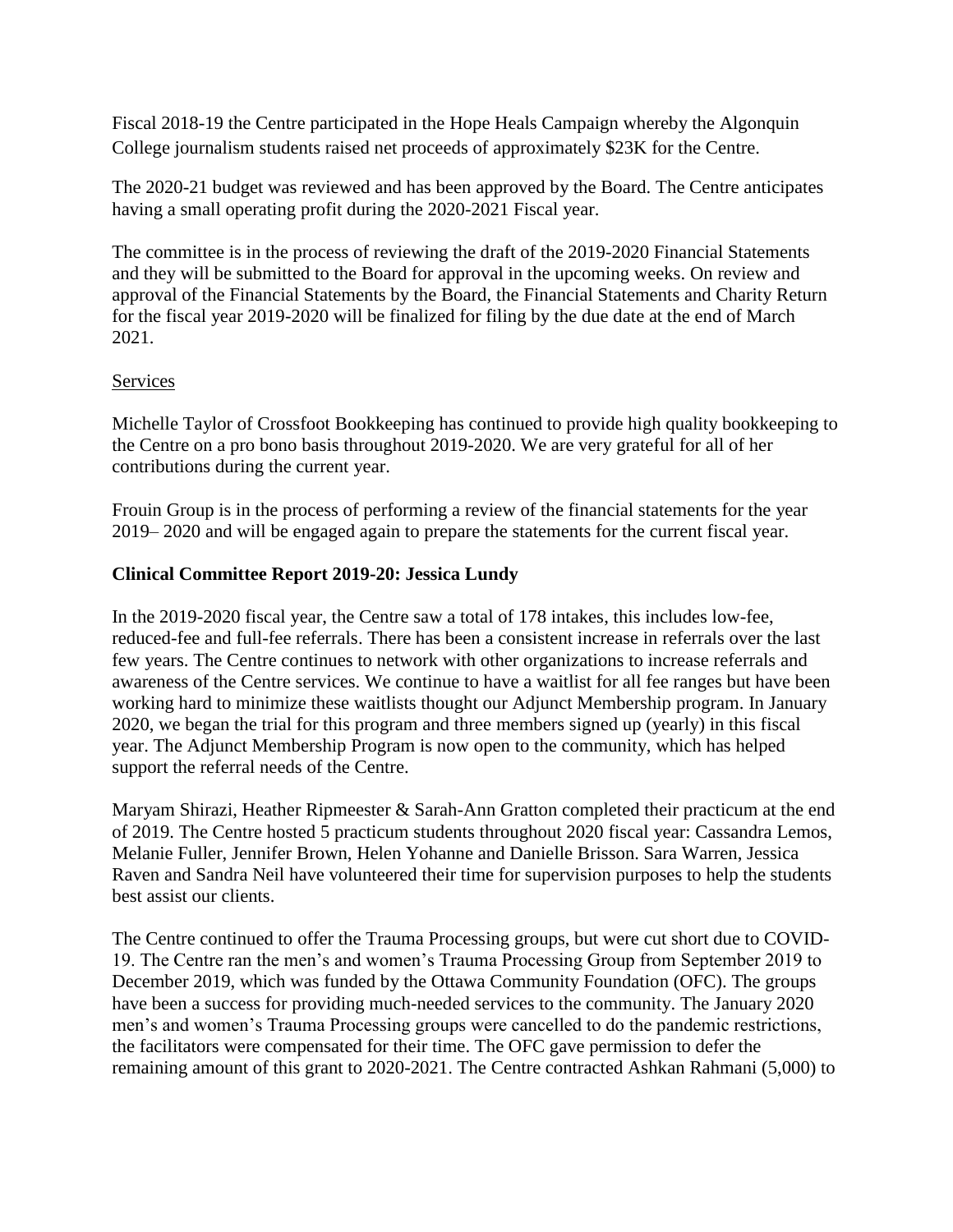revise both our men's and women's group manuals and to create a LGBTQ+ manual. The Centre will continue to apply for Grants to help run these groups in 2020-2021 and the up-coming years.

### **Administration Committee Report 2019-20: Jessica Lundy**

In 2019-2020, the Centre continues to see an increase in the administration needs; Jessica Lundy remains our Administrative Coordinator. Over the last few years the Centre has continued to increase these hours due to the demand/responsibilities of the role. Jessica took over the remaining financial responsibilities upon Sara Warrens departure from the Centre/Board. Mandy Paquette remains a supportive associate/board member to help Jessica with certain responsivities. Our hope for the next year is to separate the role and hire an additional employee to help manage the responsibilities.

In 2019-2020, the Centre lost a few associate members, including: Rebecca Saab, Jessica Raven, Sara Warren, Emily Courtemanche. The remaining team: Mandy Paquette, Genevieve Leblanc, Kevin Slater & Ariele Jacobson worked hard, collaboratively through these challenging times to keep the Centre together and devised a specific plan for hiring new associates, adjunct members and funding opportunities; along with the Board of Directors who actively participated in emergency meetings, as needed. To meet rent commitments the Centre needs to hire four new associates, in which the Centre has secured Jennifer Brown to start October 1, 2020. We are continuing to work hard to find Renters, Adjunct Members and Associates.

### **Policy & Planning Committee Report 2019-20: Jessica Lundy**

In 2019-2020, we are continuing to update policies to reflect the new organizational model. Due to the changes among associate members, we do need to update our ad-hoc policy committee. The professional policy is being reviewed at this time. Mandy and Jessica intend to work on this report on March  $28<sup>th</sup>$ , 2021, with a goal to address the subsidy policy in the upcoming year.

### **Programming Committee Report 2019-20: Jessica Lundy**

During the 2019-2020 fiscal year, the Centre facilitated only one workshop held by Angel Yuen-Narrative Therapy: Responding to Trauma" and it was held on September 20th and 21st, 2019. There were 43 participants registered and a profit of 3,242.13 was generated. We intended on running a workshop in May 2020 by "Linda Graham- "Resilience and Post-Traumatic Growth", however, due to COVID-19 this workshop was cancelled and postponed to April 23-24, 2021, which will be virtual. The Centre was able to move the Fall workshop to a virtual planform, Frank Anderson- "Treating Complex Trauma with Internal Family Systems in October 2020.

Janina Fisher is contracted to run our Fall 2021 Workshop, "Working with Trauma-Related Shame and Self Loathing". This workshop will also be virtual and held on October  $28<sup>th</sup>$  and  $29<sup>th</sup>$ of 2021.

We have also arranged for Andrew with Clear Path Training Centre to facilitate our 2022 Spring workshop, this will be held in-person on April  $29<sup>th</sup>$  and  $30<sup>th</sup>$ , 2022.

### **Growth and Communications Committee Report 2019-20: Susan McDonald**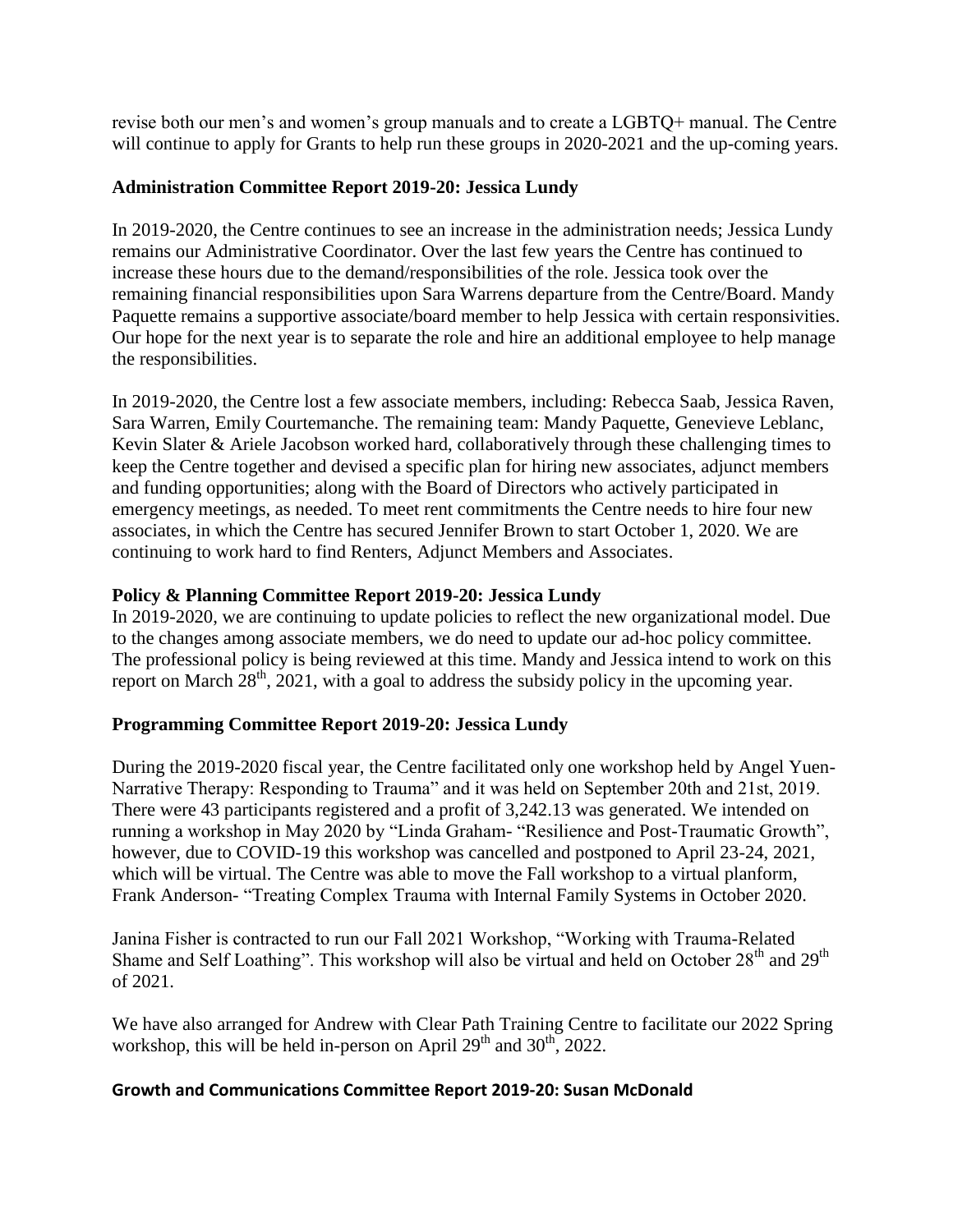As in the previous fiscal year, the goals for the Growth and Communications Committee for fiscal year 2019-20 were established recognizing the limited resources that the associates and community board members have. The Board approved a fund raising plan at its December 2019 meeting to focus on the Ottawa Race weekend and the Great Glebe Garage Sale as the two key activities for the year with some smaller events in late February such as a yoga session that would be by donation.

Unfortunately, COVID-19 struck and negatively impacted all our fund raising plans given that both the Great Glebe Garage Sale and the Ottawa Race Weekend were both cancelled.

#### **Website & Social Media**

The website, Facebook and Twitter accounts continue to be updated with help from community Board member, Meghan Billings (Dylan Bridger resigned from the Board), and also from Jessica Lundy, who continued to provide administrative support in a part-time capacity.

#### **Fundraising Plan for 2019-20**

Due to the lack of fund raising opportunities, at the time of writing this report (Jan 2021), a fundraising plan for 2020-21 has not yet been presented. It is not known if events such as the Ottawa Race Weekend and the Great Glebe Garage Sale will take place in May 2021. The plan will be developed in due course and filed with the Board at its March 2021 meeting.

#### **Board and Committee Membership**

Carrie Pala did not remain as a community board member beyond the winter 2020. Recruitment continued with a number of other community members expressed interest through the website. The advertisement was changed to emphasize the need for accounting/financial experience as a top priority.

We welcome and thank both community and associate board members for their time.

The G&C Committee will continue to recruit for new community board members.

#### **Priorities for 2020-2021**

- 1) Board recruitment –community members with accounting/financial experience
- 2) Fundraising plan to make the most of large fundraising event; support smaller activities

Also, see attached "CTSACT Fund Development Plan (2020-2021)"

#### **5) Board Update and Election of the Board of Directors 2019-20**

Recruitment will continue for Community Board members that best fit the needs of the Centre.

The Chair position will continue to be filled by Susan McDonald; Vice-Chair position by Meghan Billings and the Treasurer position by Gonnie de Witte; The Secretary position will be appointed